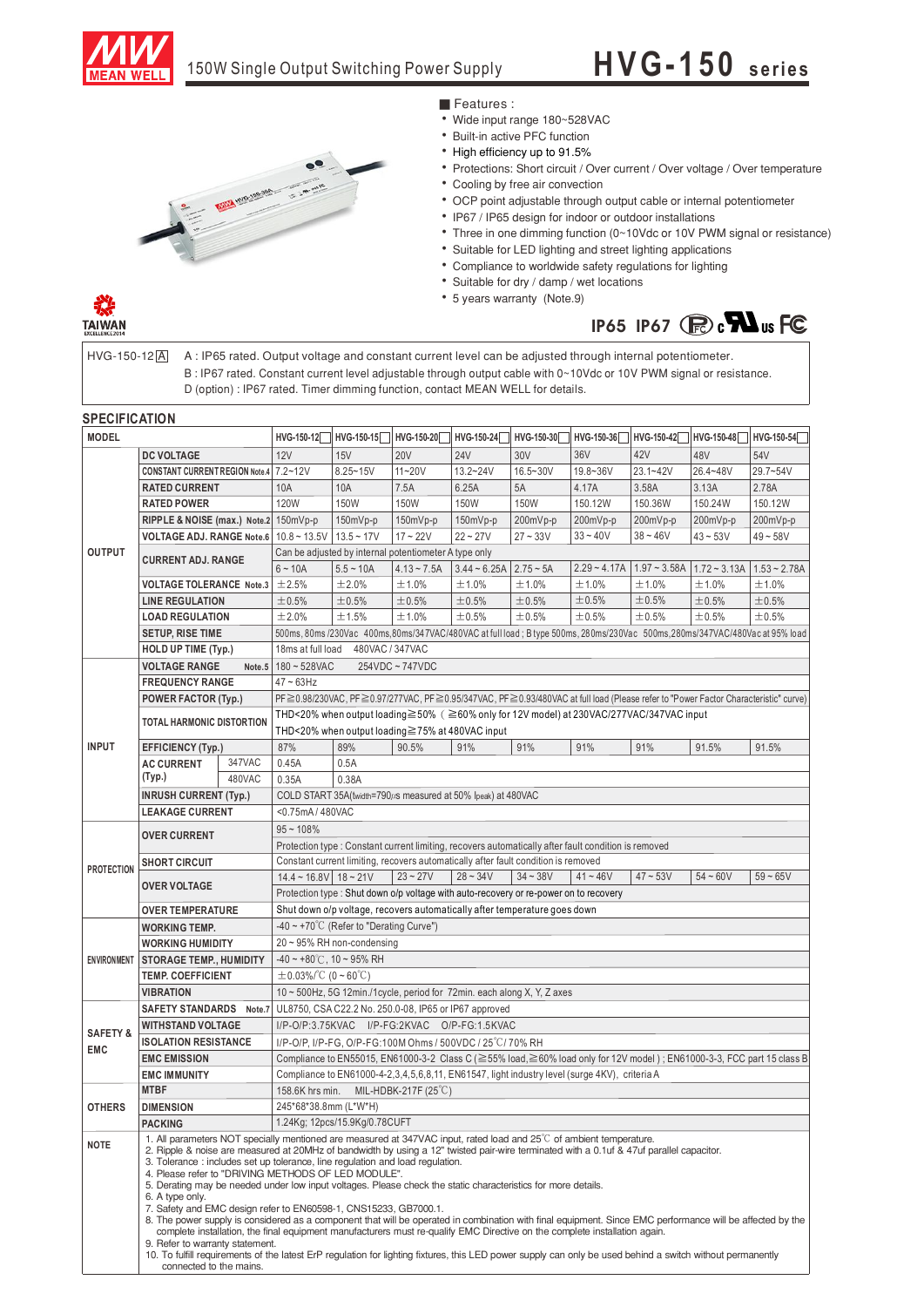

## 150W Single Output Switching Power Supply **H V G-15 0 s e rie s**

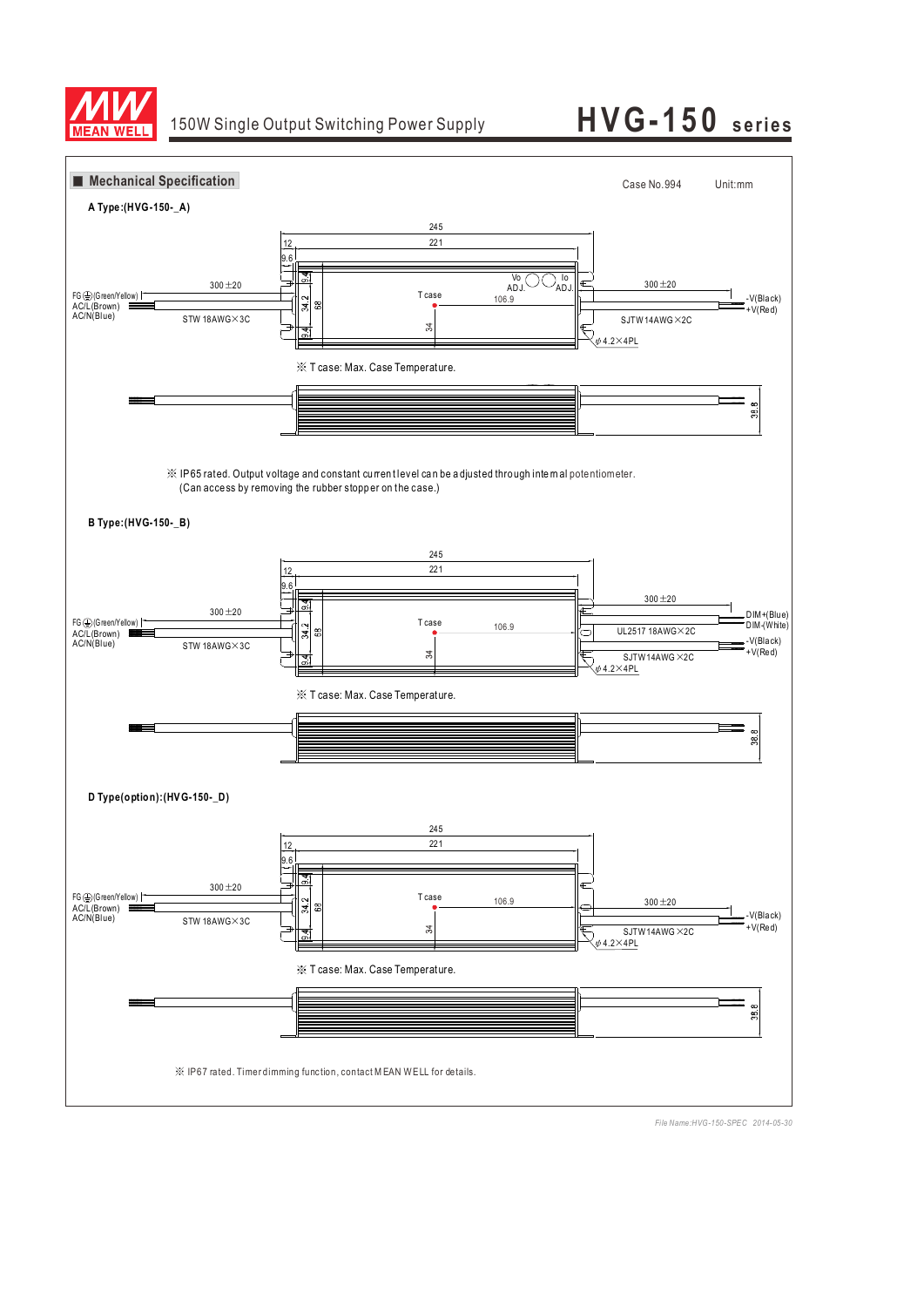

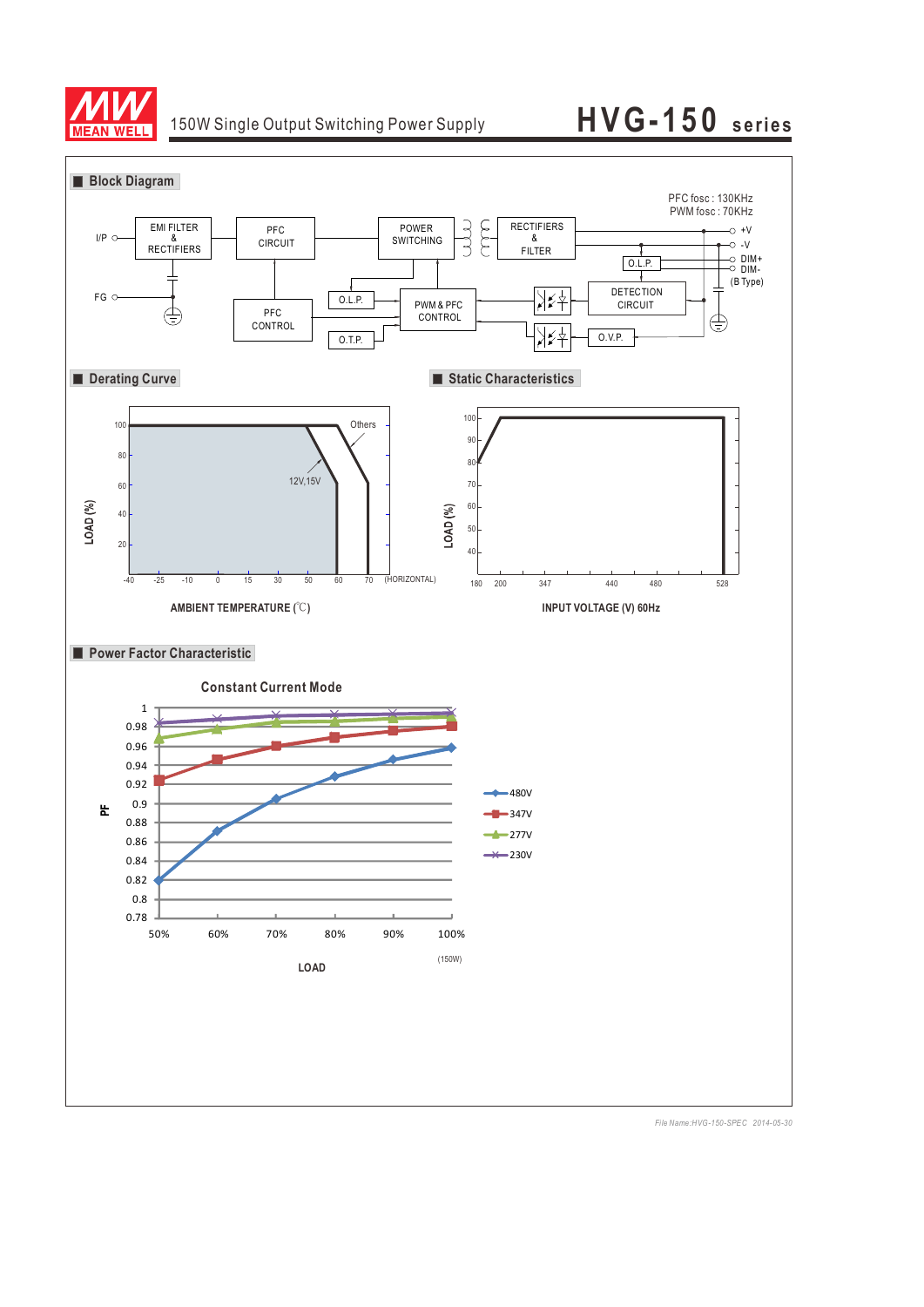

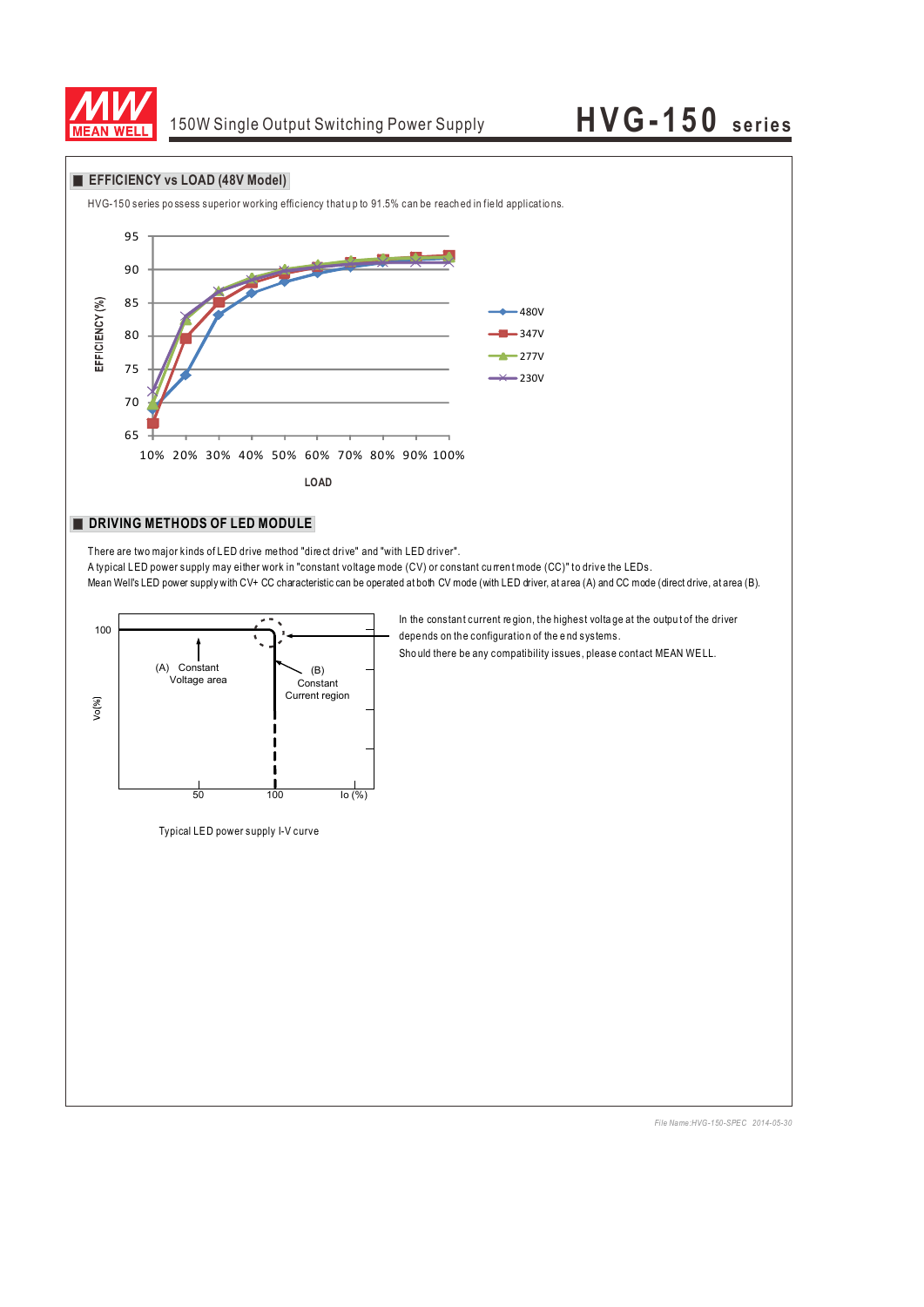